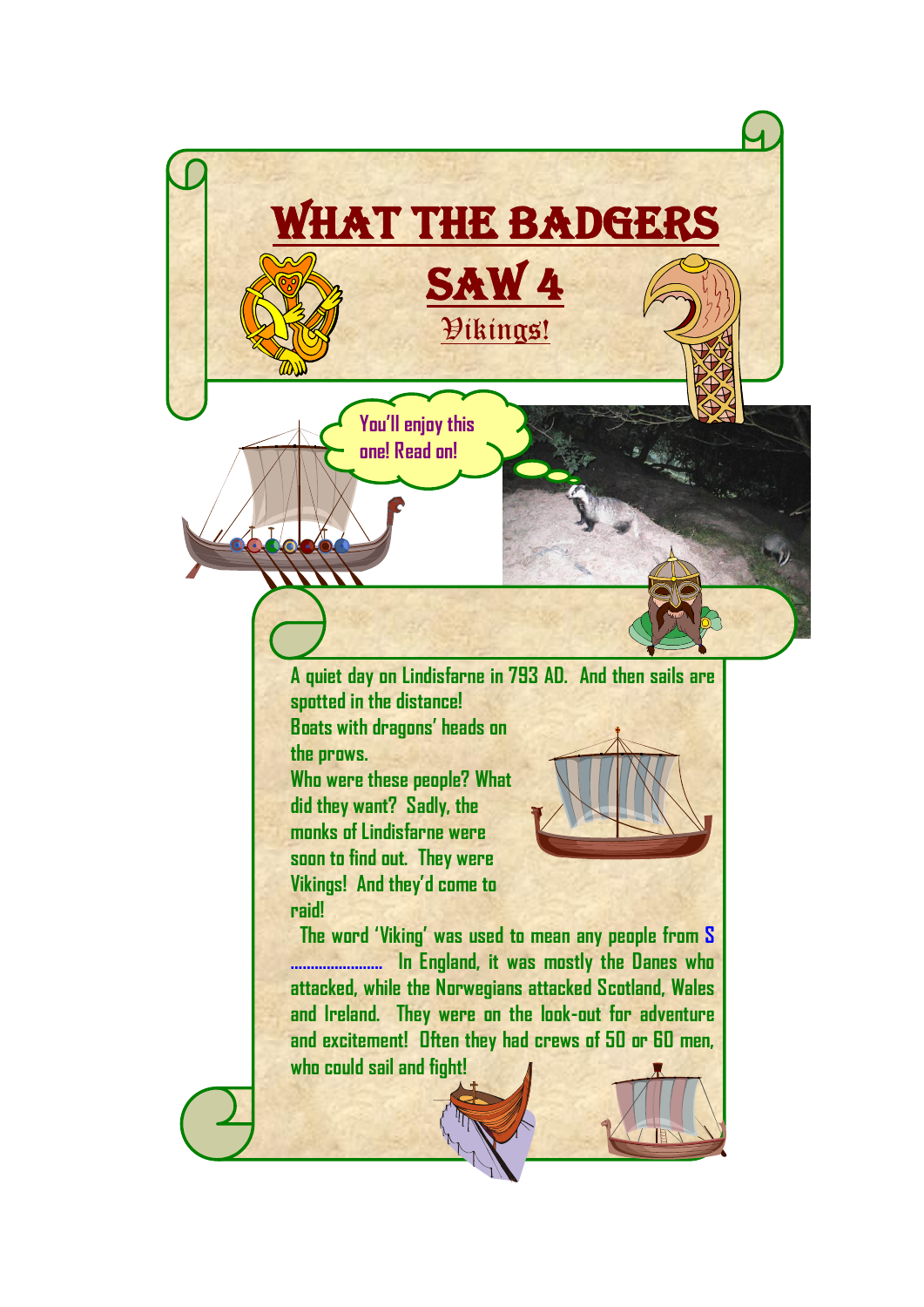**The Vikings wore brightly-coloured clothes and fastened their cloaks with big brooches; they wore armour and helmets, and carried shields, swords and battle-axes.**



 **The sight of the Danish ships were terrifying for the English. They had lived quiet lives for a long time since their own pirate days!**

 **The terrible raid on Lindisfarne** 

**by one in Jarrow. More raids happened for many years, until, in 865 AD, Deira became a Danish kingdom. The capital was at York. Our own area of Bernicia was still independent. The border was the River Tees. was followed the following year**

 **For a while, the only other British kingdom not ruled by the Danes was Wessex. Its king was Alfred. (Find out about Alfred and the cakes.) He remained friendly with Bernicia. The King of Scotland was very frightened when Norwegians landed in the north-west. He too wanted to be friendly with Wessex and Bernicia.**

 **Alfred's grandson, Athelstan, finally took York away from the Vikings. (Why not visit the Jorvik museum, in York?)**

 **Then Edgar became king. He was very strong At a famous meeting in Chester-le-Street, he along with the Earl of Bernicia and Kenneth, the king of the Scots fixed the border of Scotland along the River T………., where it still is today.**